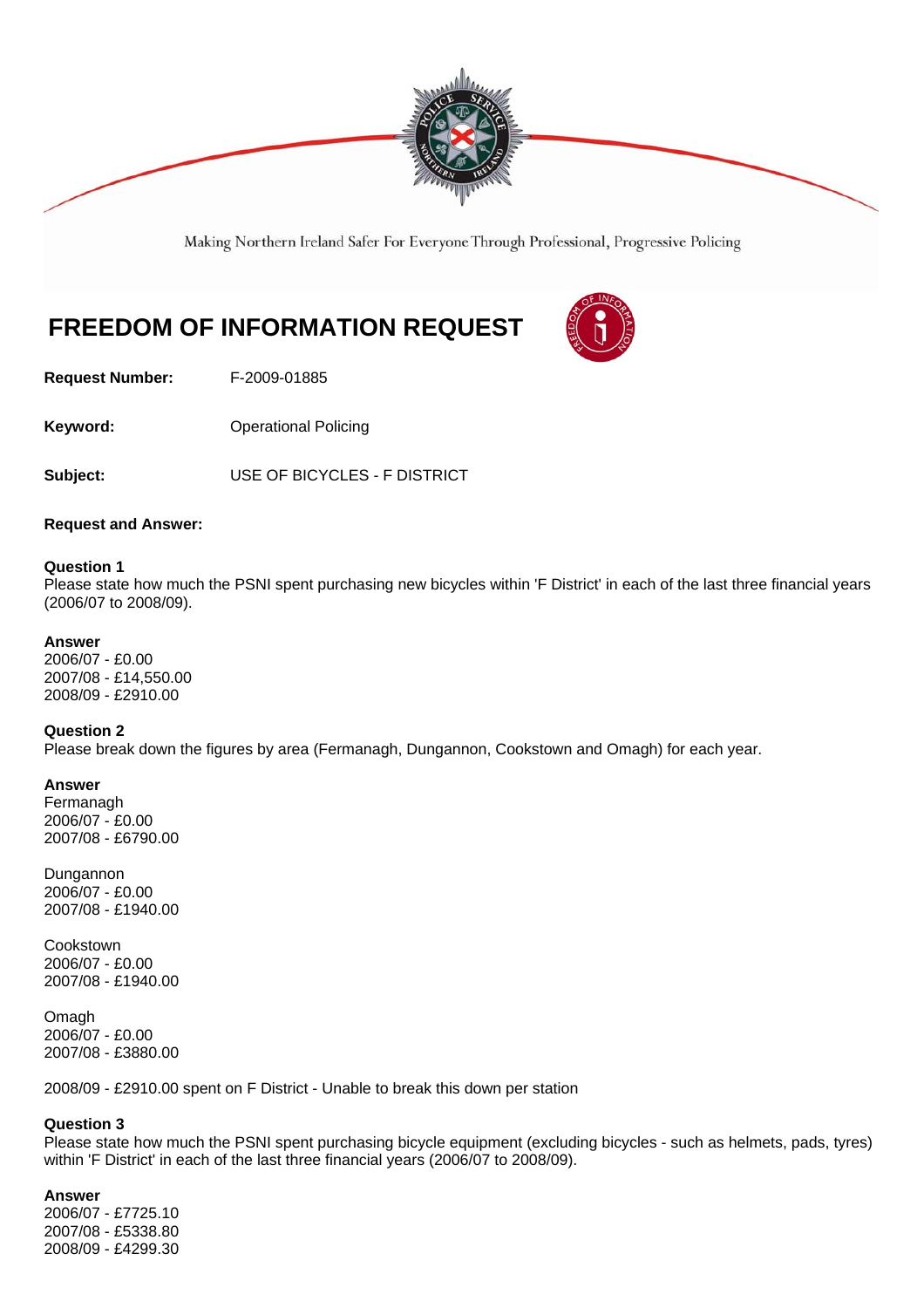### **Question 4**

Please break down the figures by area (Fermanagh, Dungannon, Cookstown and Omagh) for each year.

### **Answer**

Fermanagh 2006/07 - £2187.60 2007/08 - £2763.30

**Dungannon** 2006/07 - £2552.20 2007/08 - £1227.30

Cookstown 2006/07 - £2985.30 2007/08 - £835.20

Omagh 2006/07 - £0.00 2008/09 - £513.00

2008/09 -£4299.30 was spent on F District-Unable to break this down per Station.

## **Question 5**

Please state how many new bicycles were purchased by the PSNI within 'F District' in each of the last three financial years (2006/07 to 2008/09).

## **Answer**

2006/07 - 0 2007/08 - 15 2008/09 - 3

## **Question 6**

Please break down the figures by area (Fermanagh, Dungannon, Cookstown and Omagh) for each year.

## **Answer**

Fermanagh 2006/07 - 0 2007/08 - 7

Dungannon 2006/07 - 0 2007/08 - 2

Cookstown 2006/07 - 0 2007/08 - 2

Omagh 2006/07 - 0 2007/08 - 4

2008/09 - 3 bicycles purchased for F District, - Unable to break this down per Station

# **Question 7**

Please state if any of these PSNI bicycles have since been stolen (and, if so, recovered).

# **Answer**

No PSNI bicycles have been stolen in F District

#### **Question 8**

Please state how many bicycles currently owned by the PSNI within 'F District'.

#### **Answer**

22